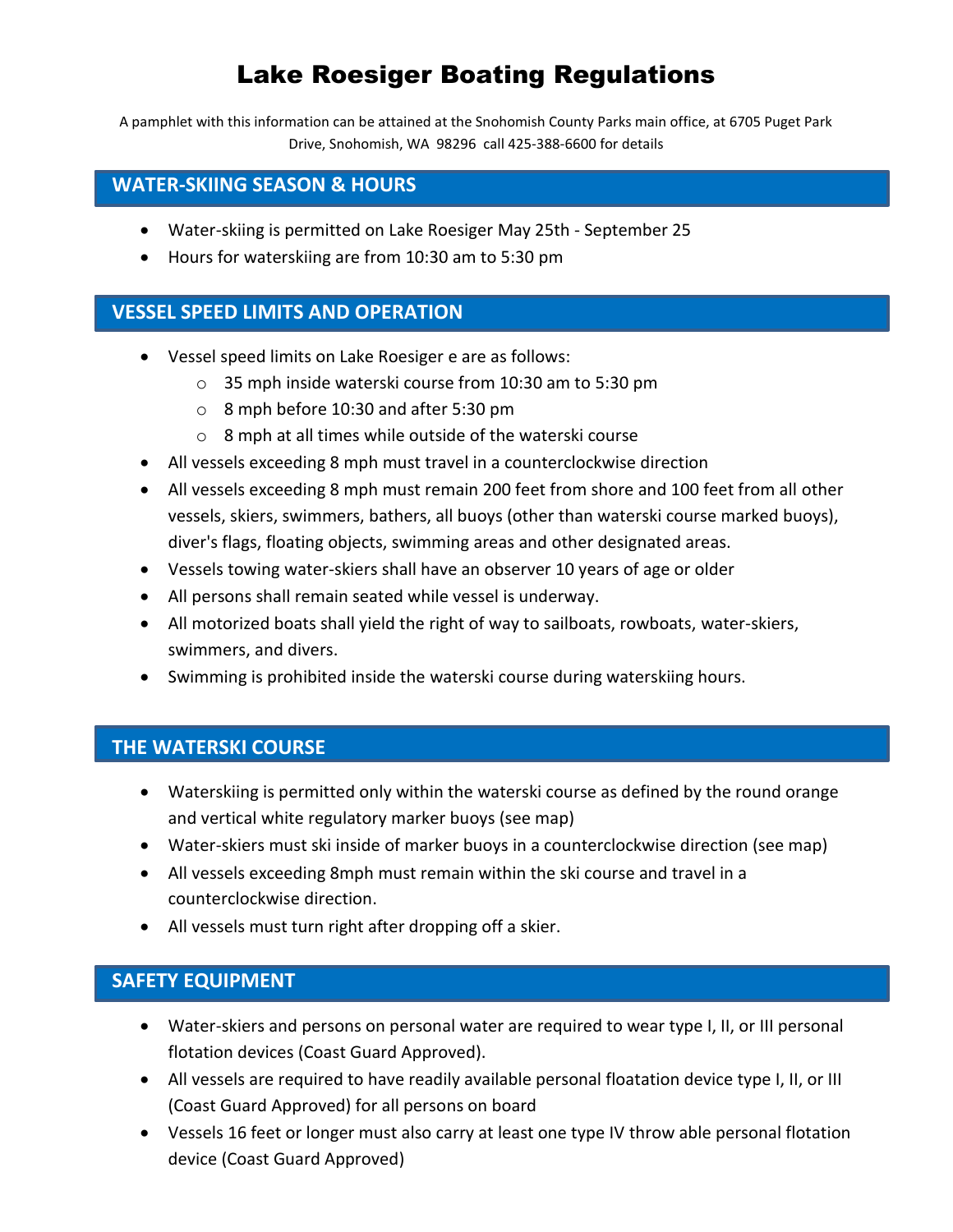- Fire extinguishers (Coast Guard Approved) are required on all vessels with internal combustion motors.
- All internal combustion motors shall be equipped with a muffler.
- A red 12 inch square SKIER DOWN FLAG, mounted on a 2 foot pole must be displayed when skier is down.

# **REGISTRATION REQUIREMENTS**

 Any motorized vessel operated in Washington State, having an engine larger than 10 horsepower, must be registered. For further information on vessel registration, contact the Washington Department of Licensing or the Snohomish County Auditor's Office.

# **RECKLESS OPERATION**

- It is unlawful to operate a watercraft in a manner so as to endanger life or limbs or damage property.
- It is unlawful to operate or be in physical control of any watercraft when under the influence of intoxicating liquor or narcotics.
- If is unlawful to operate a watercraft in a manner as to endanger any person or property

#### **ACCIDENTS**

• The operator of any watercraft involved in an accident resulting in injury or death to any person or in damage to property, must immediately stop and give name, address, name and number of vessel, name and address of the owner of the vessel, and render assistance. Report of an accident must be filed with the Snohomish County Sheriff's Office within 48 hours if the accident involves a death or personal injury requiring medical treatment or property damage in excess of \$2000.

#### **OPERATION OF PERSONAL WATERCRAFT**

- Remember you must be at least 14 YEARS OLD to operate a personal watercraft.
- Always remain a SAFE DISTANCE (MINIMUM OF 100 FEET) form other boats, buoys, skiers and swimming areas.
- Please observe the NO WAKE zones near boat launches and docks.
- To help reduce NOISE, please refrain from operating your personal watercraft close to shorelines with residences or during early morning hours.
- All persons on board a personal watercraft must wear an approved PERSONAL FLOATATION DEVICE